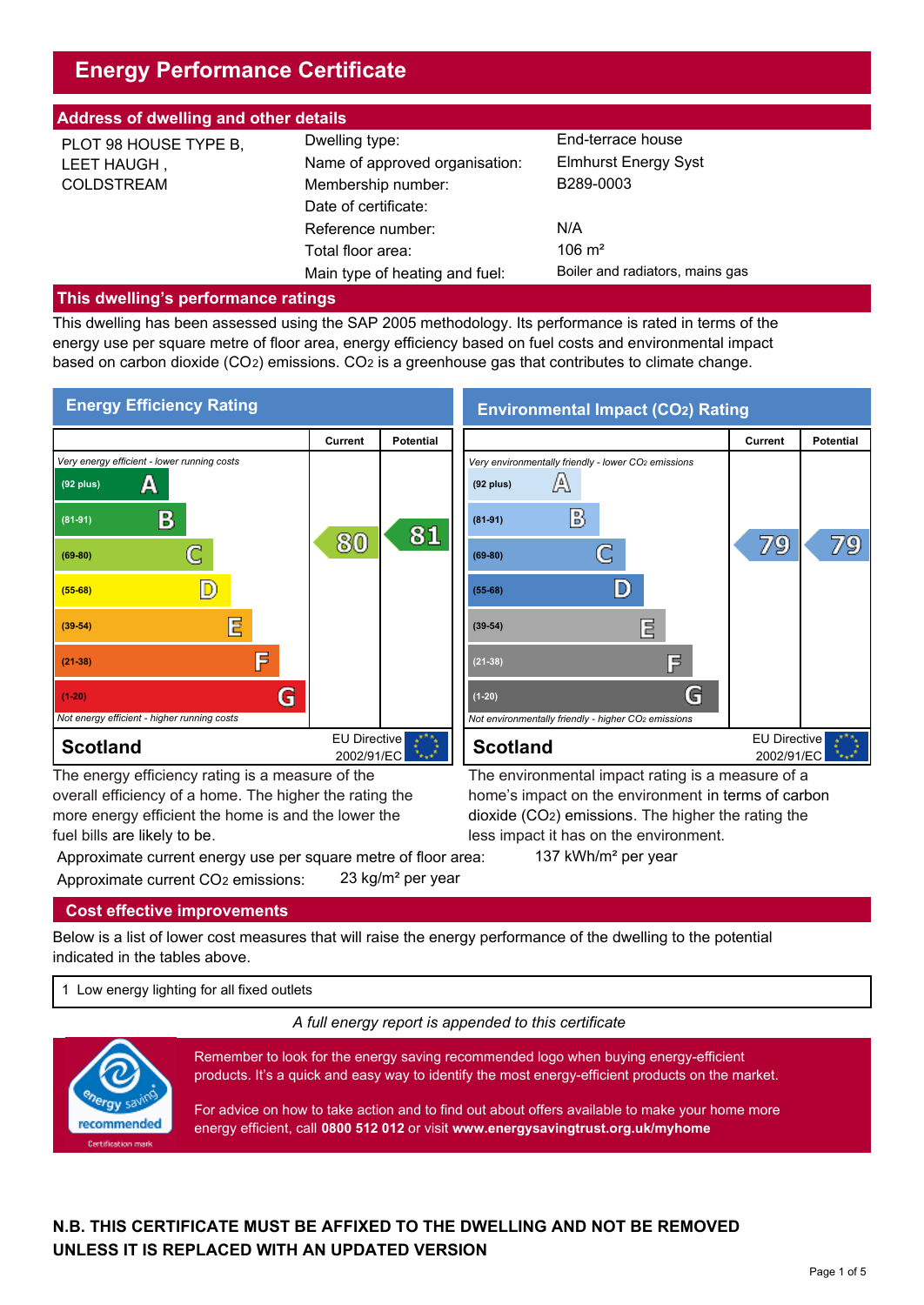## **Energy Report**

The Energy Performance Certificate and Energy Report for this dwelling were produced following an energy assessment undertaken by a member of Elmhurst Energy Systems. This is an organisation which has been approved by the Scottish Ministers. The certificate has been produced under the Building (Scotland) Amendment Regulations 2006.

| Assessor's name:           | Peter Gibb                          |
|----------------------------|-------------------------------------|
| Company name/trading name: | Aitken Turnbull Architects Limited  |
| Address:                   | 9 Bridge Place, Galashiels, TD1 1SN |
| Phone number:              | 01896 752760                        |
| Fax number:                | 01896 759399                        |
| E-mail address:            |                                     |
| Related party disclosure:  |                                     |

#### **Estimated energy use, carbon dioxide (CO2) emissions and fuel costs of this home**

|                          | Current                                    | <b>Potential</b>                |
|--------------------------|--------------------------------------------|---------------------------------|
| Energy use               | 137 kWh/m <sup>2</sup> per year            | 132 kWh/m <sup>2</sup> per year |
| Carbon dioxide emissions | 2.4 tonnes per year<br>2.3 tonnes per year |                                 |
| Lighting                 | £92 per year                               | £62 per year                    |
| Heating                  | £328 per year                              | £332 per year                   |
| Hot water                | £112 per year                              | £112 per year                   |

Based on standardised assumptions about occupancy, heating patterns and geographical location, the above table provides an indication of how much it will cost to provide lighting, heating and hot water to this home. The fuel costs only take into account the cost of fuel and not any associated service, maintenance or safety inspection. This certificate has been provided for comparative purposes only and enables one home to be compared with another. Always check the date the certificate was issued, because fuel prices can increase over time and energy saving recommendations will evolve.

#### **About the building's performance ratings**

The ratings on the certificate provide a measure of the building's overall energy efficiency and its environmental impact, calculated in accordance with a national methodology that takes into account factors such as insulation, heating and hot water systems, ventilation and fuels used.

Not all buildings are used in the same way, so energy ratings use 'standard occupancy' assumptions which may be different from the specific way you use your home.

Buildings that are more energy efficient use less energy, save money and help protect the environment. A building with a rating of 100 would cost almost nothing to heat and light and would cause almost no carbon emissions. The potential ratings in the certificate describe how close this building could get to 100 if all the cost effective recommended improvements were implemented.

## **About the impact of buildings on the environment**

One of the biggest contributors to global warming is carbon dioxide. The way we use energy in buildings causes emissions of carbon. The energy we use for heating, lighting and power in homes produces over a quarter of the UK's carbon dioxide emissions and other buildings produce a further one-sixth.

The average household causes about 6 tonnes of carbon dioxide every year. Adopting the recommendations in this report can reduce emissions and protect the environment. You could reduce emissions even more by switching to renewable energy sources. In addition there are many simple everyday measures that will save money, improve comfort and reduce the impact on the environment. Some examples are given at the end of this report.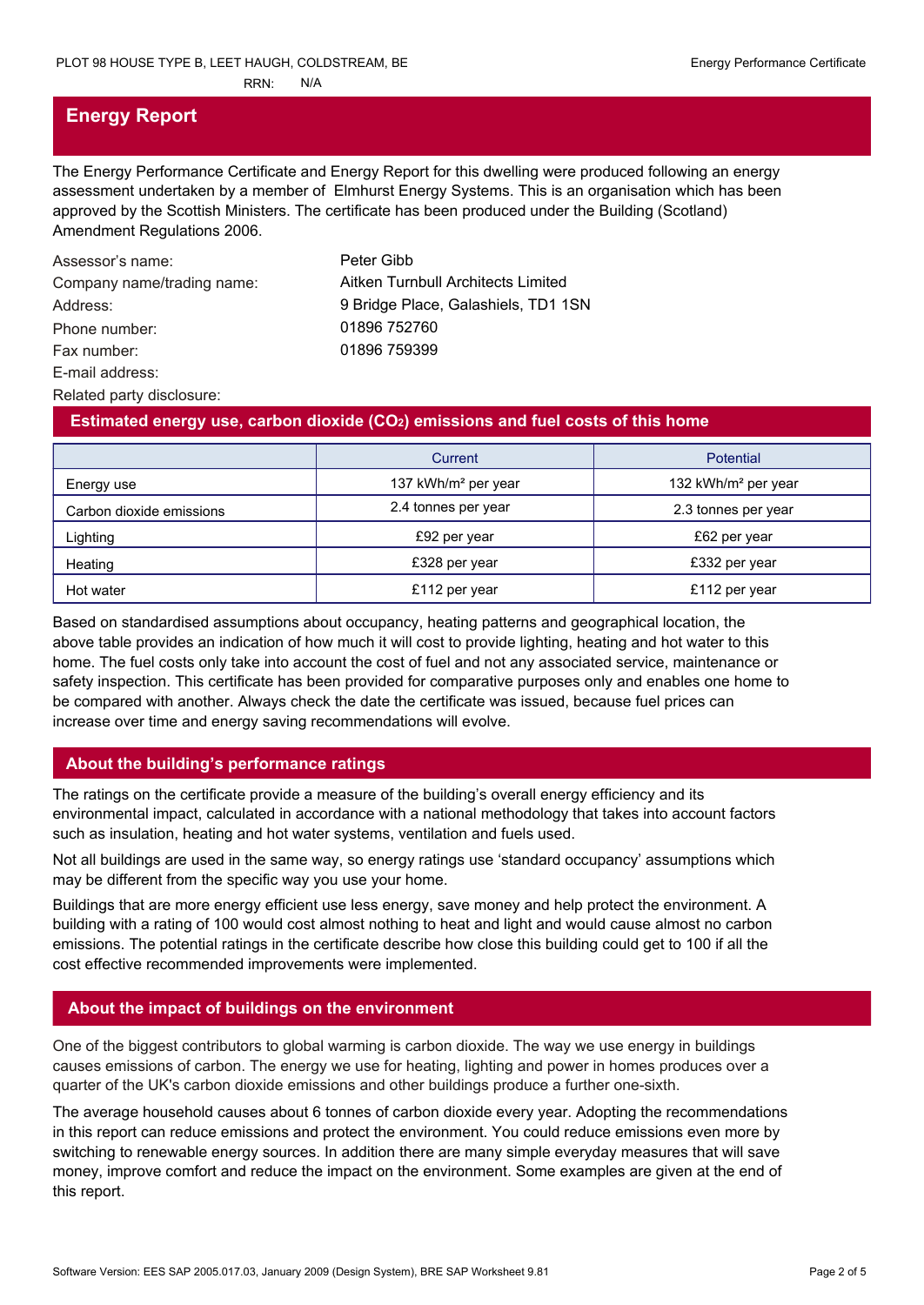#### **Summary of this home's energy performance related features**

The following is an assessment of the key individual elements that have an impact on this home's performance rating. Each element is assessed against the following scale: Compliant / Average / Good / Very good.

| Elements                         | Description                                                       | Current performance      |               |
|----------------------------------|-------------------------------------------------------------------|--------------------------|---------------|
|                                  |                                                                   | <b>Energy Efficiency</b> | Environmental |
| Walls                            | Average thermal transmittance = $0.25$ W/m <sup>2</sup> K         | Very good                | Very good     |
| Roof                             | Average thermal transmittance = $0.16$ W/m <sup>2</sup> K         | Good                     | Good          |
| Floor                            | Average thermal transmittance = $0.21$ W/m <sup>2</sup> K         | Good                     | Good          |
| Windows                          | High performance glazing                                          | Very good                | Very good     |
| Main heating                     | Boiler and radiators, mains gas                                   | Very good                | Very good     |
| Main heating controls            | Programmer, room thermostat and TRVs                              | Average                  | Average       |
| Secondary heating                | None                                                              |                          |               |
| Hot water                        | From main system                                                  | Very good                | Very good     |
| Lighting                         | Low energy lighting in 53% of fixed outlets                       | Good                     | Good          |
| Air tightness                    | Air permeability 10.00 m <sup>3</sup> /h.m <sup>2</sup> (assumed) | Average                  | Average       |
| Current energy efficiency rating |                                                                   | C <sub>80</sub>          |               |

### Current environmental impact (CO2) rating C 79

Thermal transmittance is a measure of the rate of heat loss through a building element; the lower the value the better the energy performance.

Air permeability is a measure of the air tightness of a building; the lower the value the better the air tightness.

**Low and zero carbon energy sources**

These are sources of energy (producing or providing electricity or hot water) which emit little or no carbon dioxide into the atmosphere. There are none applicable to this home.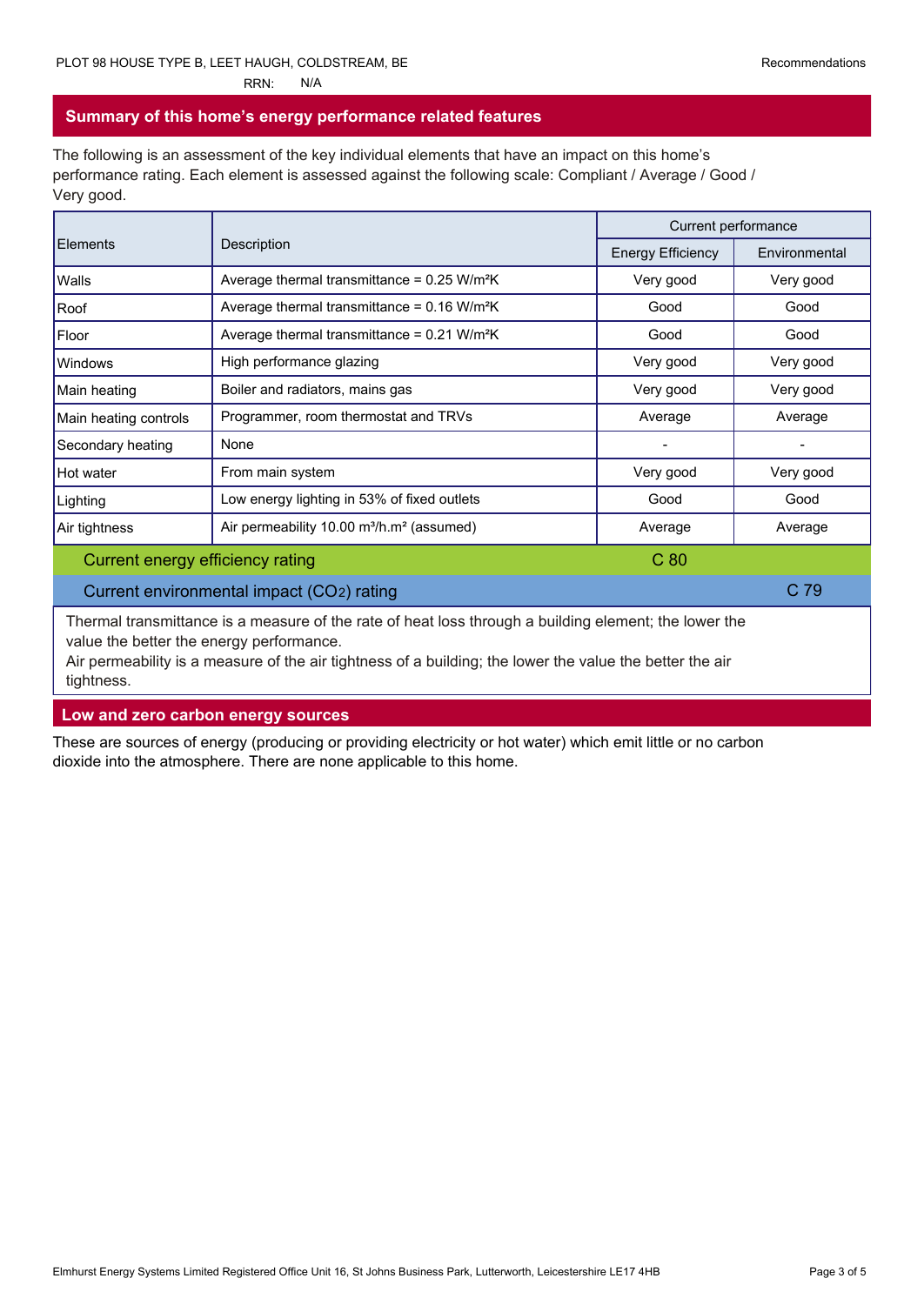#### **Recommended measures to improve this home's energy performance**

The measures below are cost effective. The performance ratings after improvement listed below are cumulative, that is they assume the improvements have been installed in the order that they appear in the table. However you should check the conditions in any covenants, warranties or sale contracts, and whether any legal permissions are required such as a building warrant, planning consent or listed building restrictions.

|                                             | Typical savings<br>per year | Performance ratings after improvement |                      |
|---------------------------------------------|-----------------------------|---------------------------------------|----------------------|
| Lower cost measures (up to £500)            |                             | Energy efficiency                     | Environmental impact |
| Low energy lighting for all fixed outlets   | £25                         | <b>B</b> 81                           | C 79                 |
| Total                                       | £25                         |                                       |                      |
| Potential energy efficiency rating          |                             | <b>B</b> 81                           |                      |
| Potential environmental impact (CO2) rating |                             |                                       | C 79                 |

#### **Further measures to achieve even higher standards**

#### None

Improvements to the energy efficiency and environmental impact ratings will usually be in step with each other. However, they can sometimes diverge because reduced energy costs are not always accompanied by a reduction in carbon dioxide (CO2) emissions.